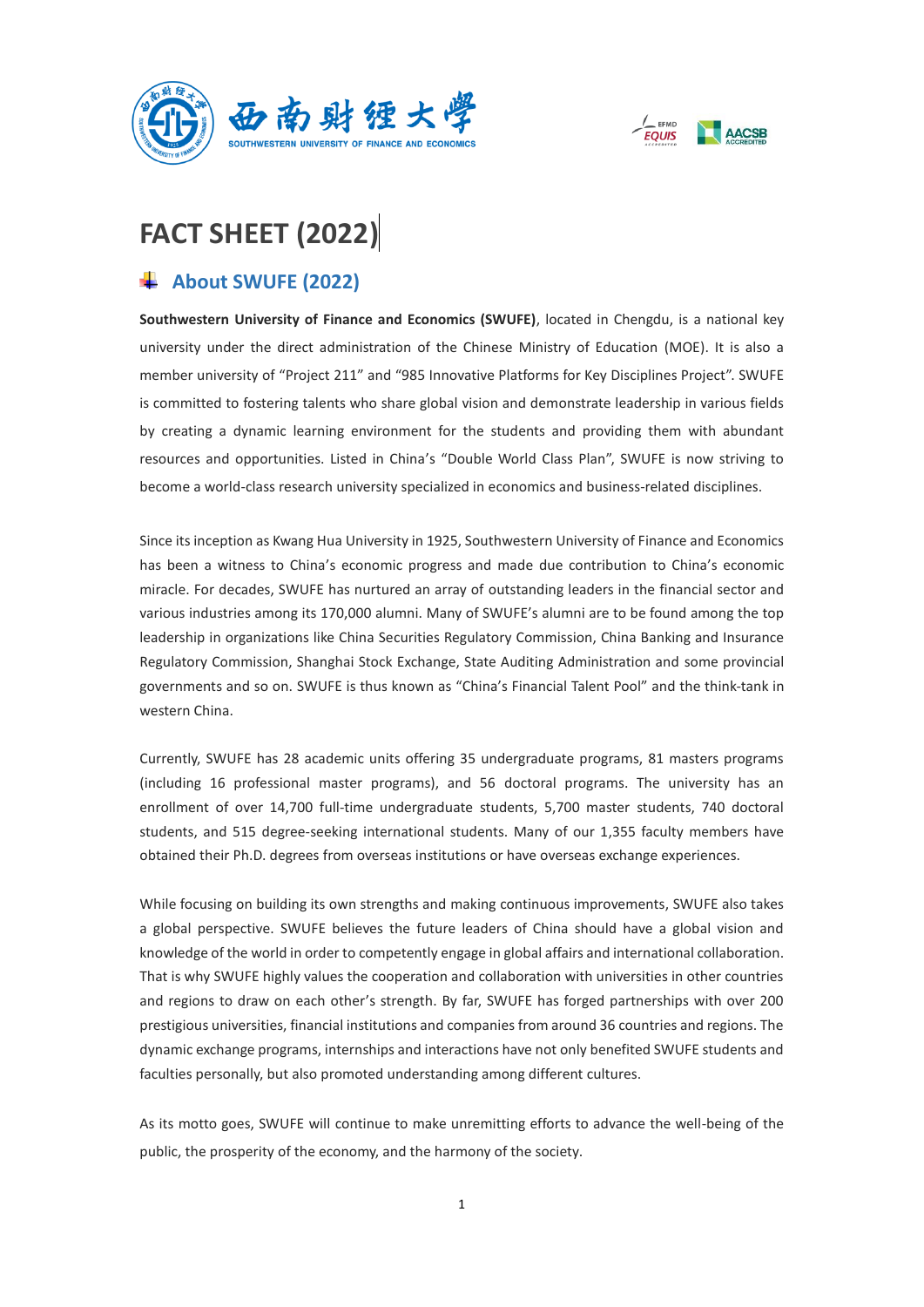



# **Chengdu, Sichuan (2022)**

- ⚫ **Population**: 21.1 million
- **Area:** 14,335 km<sup>2</sup>
- ⚫ **Climate**: Average Temperature 16℃
- ⚫ **GDP** 1.99 trillion RMB (299 billion USD) 8.6% increase (YOY)
- Friendly Business/Investment Climate
	- -**Fortune Globe 500 Companies**: 301
- Host City for:
	- **-FISU Summer World University Games** (2021)
	- **-G20 Finance Ministers and Central Bank Governors Meeting** (2016) **-Fortune Global Forum** (2013)
- ⚫ **Metro lines**: 12 lines (Another 8 lines under construction)
- ⚫ **International Airports**: -Chengdu Shuangliu International Airport (CTU): 50 million (Throughput) 4<sup>th</sup> busiest in China -**Chengdu Tianfu International Airport (TFU):** 40 million (Throughput) launched in 2021
- ⚫ **Direct Flights**: Amsterdam, London, Moscow, Paris, Frankfurt, San Francisco, Melbourne, etc
- ⚫ **Foreign Consulates**: 21 (France, Germany, Korea, Australia, New Zealand, etc)
- ⚫ **Higher Education**: 56 Institutions of Higher Education/ 756,000 college students
- ⚫ The second **UNESCO City of Gastronomy** (2010)



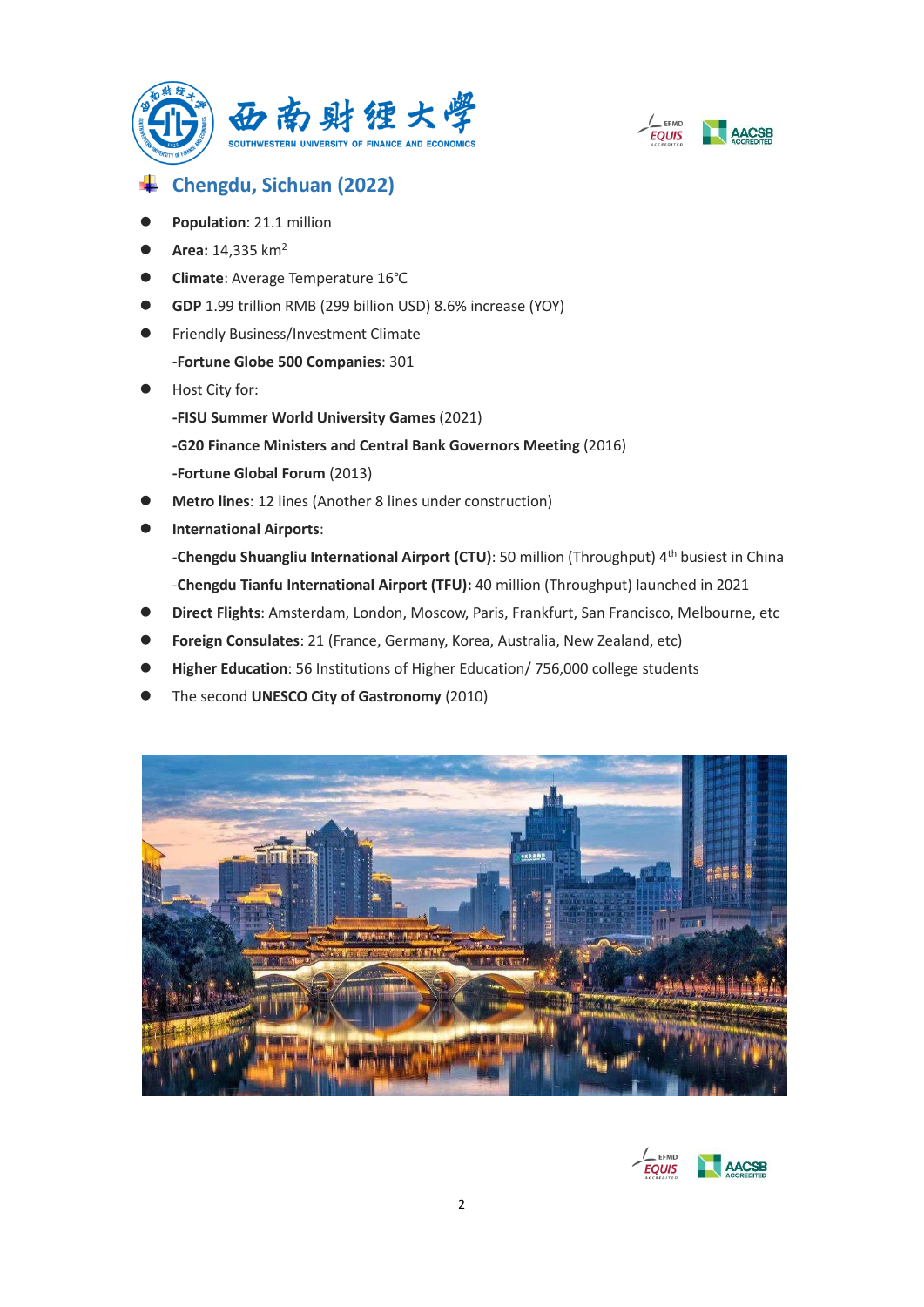

- **A public research university** specialized in economics and management
- **A national university** under direct administration of Ministry of Education (Only 4 in Sichuan)
- **Top** Chinese universities specialized in finance and economics

#### ⚫ **History**

-**1925** Originally founded in Shanghai as Kwang Hua University -**1938** Moved to Chengdu during World War II -**1952** College & Departments mergers & restructuring -**1980-2000** Administered by People's Bank of China (China's Central Bank) -**1997** Listed as "211 Project" university -**2000** Administered by Ministry of Education (Only 75 in China) -**2011** Listed as "985 Innovative Platform for Key Disciplines Project" University -**2017** Listed as "Double World Class Plan" University (World Class Discipline Category)

#### ⚫ **Ranking**

- "Economics & Business", "Engineering" "Social Sciences, General" disciplines ranked among world's top 1% (ESI, Clarivate Analytics 2020)

-#142 in **Best Universities for Economics and Business** (US News and World Report 2021) -#501-600 in the 2021 Times Higher Education World University Rankings

#### ● Accreditation/Membership

-**EQUIS** Accreditation (2015)

-**AACSB** Accreditation (2018)

-**CAMEA**, Chinese Advanced Management Education Accreditation (2015) -**EFMD**, European Foundation for Management and Development (Member) -**ACE**, Alliance of Chinese & European Business Schools (2013, Secretariat) -**ASREU**, Association of Sino-Russian Economic Universities (Member) -**AAPBS**, Association of Asia-Pacific Business Schools (Member)

#### ⚫ **Campuses:**

-**Guanghua Campus** (116 acres, closer to downtown, for Master Programs, MBA, EMBA programs, Continuing education)

-**Liulin Campus** (264 acres, established in 2004, **Main Campus** for undergraduate programs & graduate programs)

-The two campuses are 22km away and are connected by Metro Line 4 (35 minutes ride)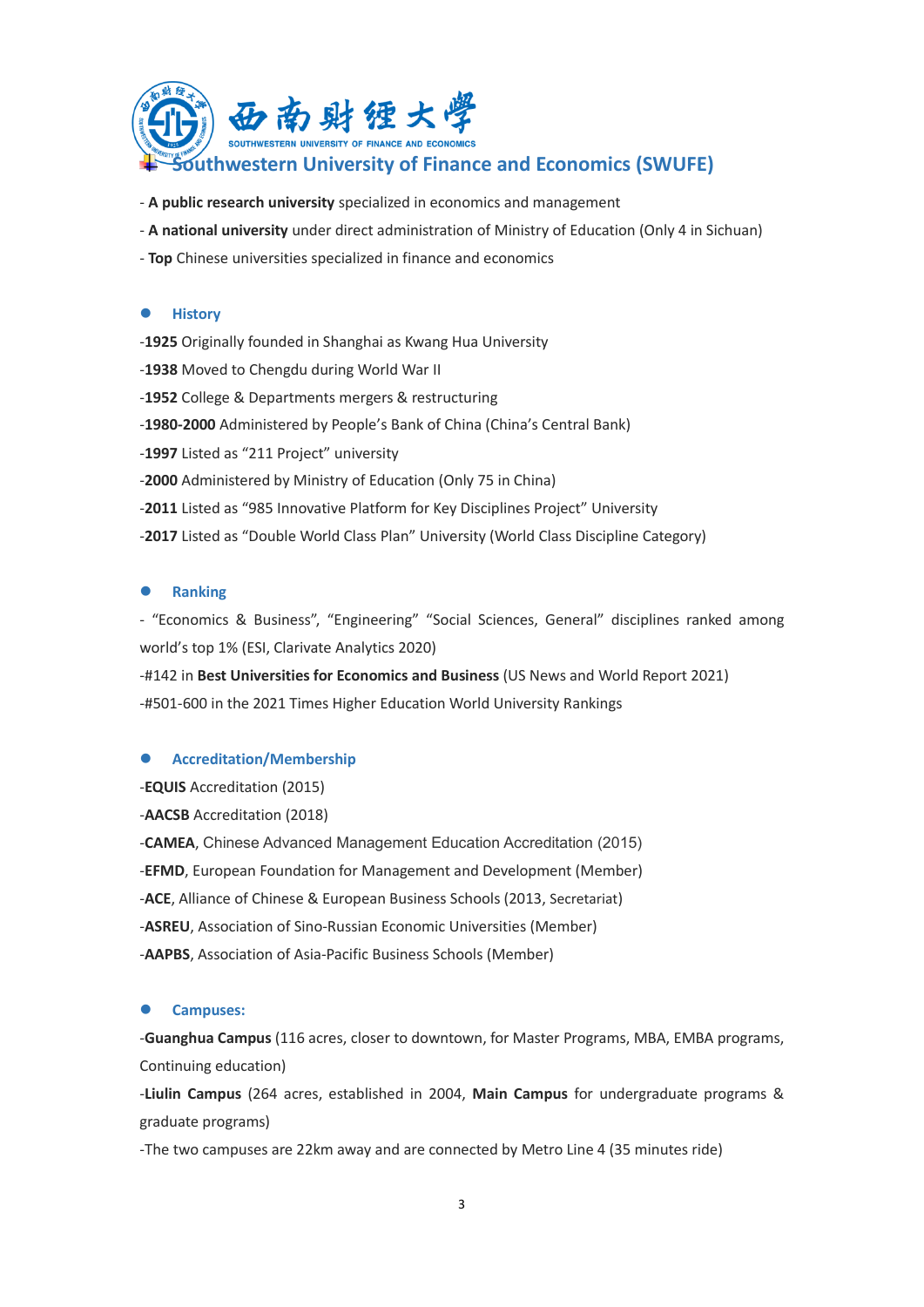



# ⚫ **Schools & Programs**

-28 Schools and Institutes (Mostly specialize in Economics & Management subjects) -35 undergraduate programs, 81 master programs, 56 doctoral programs -12 Programs taught in English

# ⚫ **Faculty & Staffs**

-1,355 faculty members (300 professors, 530 associate professors, 310 PhD supervisors) -More than 300 faculty members with overseas PhD degrees (Including graduates of Stanford, Wharton Business School, Chicago University, UC Berkeley, Cornell, Cambridge etc.)

#### ⚫ **Research**

-Undertook 290 national research projects

-Published 1,506 SCI papers & 1,477 SSCI papers

-*Financial Innovation* (SWUFE-based English Journal, indexed by SSCI (Q1))

-Research institutes in Fintech, Big Data, Block Chain, Data Science and Artificial Intelligence, Behavioral Economics & Finance, etc.

#### ⚫ **Students**

-Enrollment 21,140 students (14,700 undergraduates, 6,440 graduate students, 1,000 international students)

-Admit top 1% high school graduates from Sichuan province

-Rank 44<sup>th</sup> nationwide in terms of the quality of new entrants (2019)

-130 student societies covering investment, financial analysis, drama, music, roller-skating, etc.

# ⚫ **Student Placement**

-High employment rate >93% in the past 3 years (40% in financial sector) -20% graduates continue to study master programs abroad (346 students admitted to the top 50 world universities)

#### ⚫ **Alumni**

-170,000 alumni worldwide -Famous Alumni: Mr. LIU Jiayi, Secretary of CPC Committee of Shandong Province Mr. SHANG Fulin, Former Chairman of China Security Regulatory Commission Mr. MA Weihua, Former President of China Merchants Bank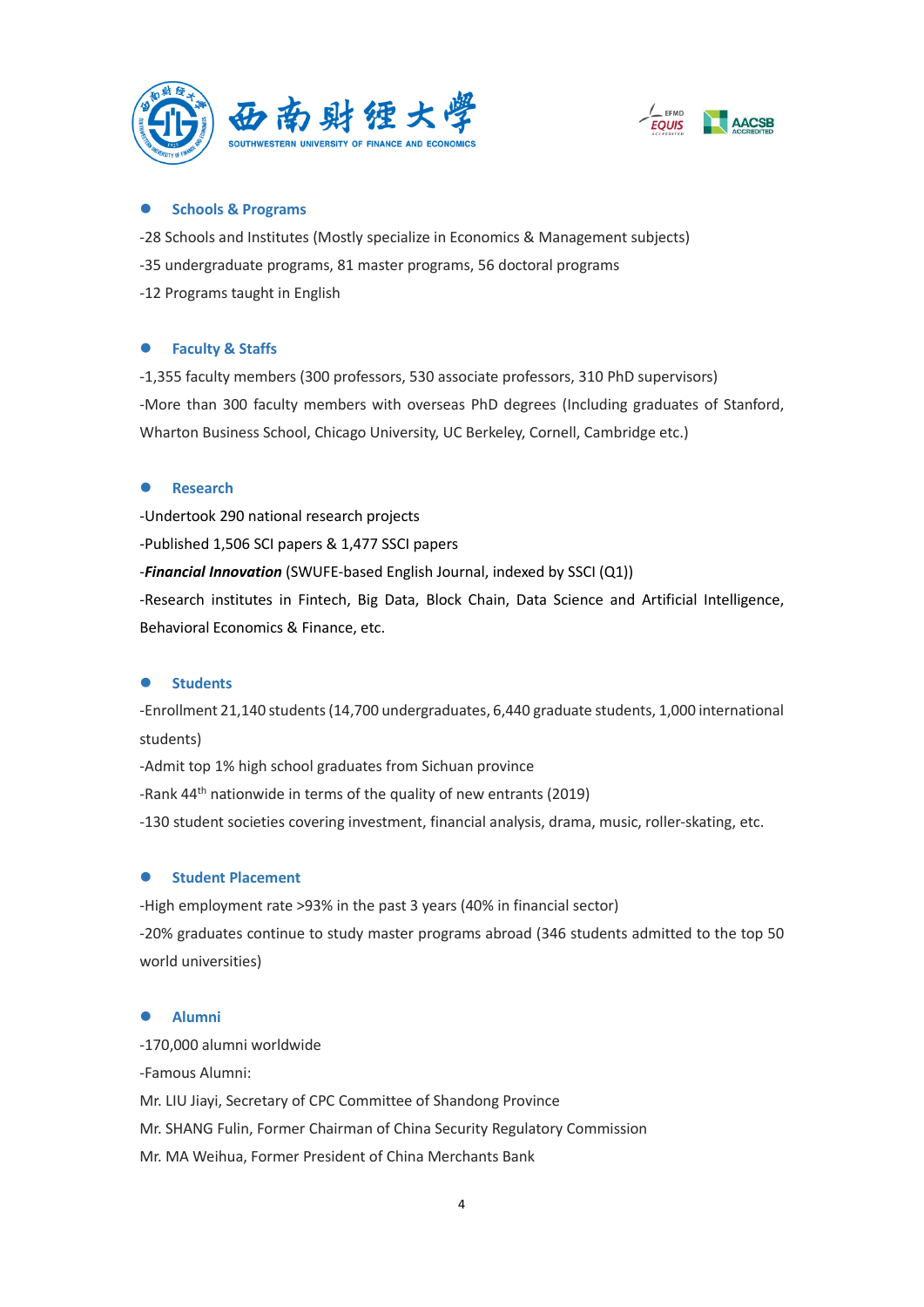



# **SWUFE's International Exchange & Cooperation**

#### ⚫ **Overview**

-220 partner universities worldwide (LSE, UC Berkeley, UC San Diego, UQ, ANU, Monash, Bath, Glasgow, Warwick, UvAmsterdam, RSM) -36 Countries & Regions -290 study abroad programs (short-term/long-term/degree/non-degree) -871 students study abroad in 2019 (826 in 2018; 696 in 2017)

# ⚫ **Joint Education Programs & Institution Approved by MOE**

-SWUFE-Baruch Joint Program (Accounting) -SWUFE-Audencia Joint Program (Marketing) -SWUFE-Birkbeck Joint Program (International Business) -SWUFE-UD Institute of Data Science (Management Information Systems, Finance, and Operations Management)

# ⚫ **Study Abroad Scholarship**

-China Scholarship Council Scholarship (For graduate students) -SWUFE Study Abroad Scholarship (2 million RMB annually) -SWUFE Long-term Exchange Scholarship (100% coverage)

# ⚫ **SWUFE Undergraduates Overseas Placement (Class of 2019)**

-726 continued their study abroad after graduating from SWUFE (20% of Class of 2019) -346 went to the top 50 world universities (Including Cambridge, Oxford, LSE, Imperial College, Manchester, Edinburgh, ETH Zürich, Chicago, Yale, Cornell, Columbia, NYU, Duke, Johns Hopkins, UC Berkeley, UCLA, UC San Diego, NUS, UQ, ANU etc.)

# ⚫ **SWUFE Global Academy**

-**Two-week** academic & cultural immersion program at SWUFE (Every July)

-Program Features: Lectures by SWUFE professors on China's economy, legal system, financial market etc.; field trips to local financial institutions & local companies; cultural events on Chinese cooking & martial arts etc.

-**Two free places** for SWUFE's partner university (Courses, Hotel & Food cost covered) -**Official transcript** for credit transfer